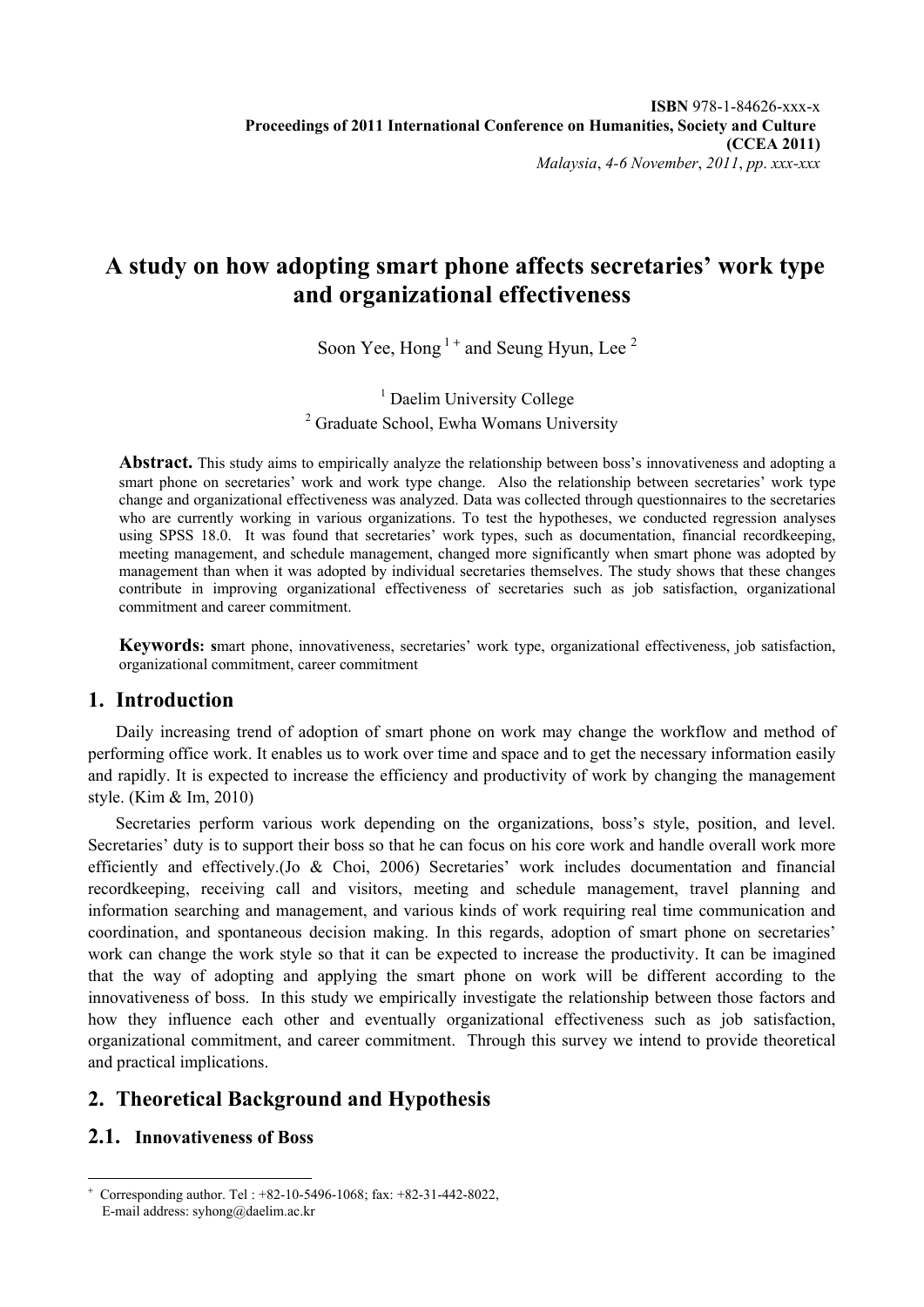Innovativeness of a person means one's willingness and intention to try and use new technology. This is a kind of innate personality given as a personal characteristics, which influence the openness on new experience and stimulus and the various personal activities including adoption of new product (Midgley & Dowling, 1978). Previous surveys suggested that personal innovativeness influences the attitude on IT adoption (Venkatesh & Davis, 2000), and moderated the adoption of mobile service (Pagani, 2004). Innovativeness can influence and do the decisive role in adopting and scattering the IT product on work (Park, 2008). Based on these prior works, we propose the following Hypothesis 1.

H 1: Boss's innovativeness will influence the dimension of adopting smart phone on work.

#### **2.2. Adopting Smart Phone and Secretaries' Work Type Change**

Smart phone is a mobile phone equipped with internet and other useful software and applications. It enables us to do various functions such as information searching, sending and receiving e-mail, filing, and many other jobs which could be done by computer. Secretaries' work include receiving call and visitor, documentation, financial recordkeeping, meeting & schedule management, travel planning, filing, data management, information searching, personal networking, etc. (Hong, 1994). Almost all the secretaries' work could be supported and covered by smart phone. The adoption and utilization of smart phone on secretaries' work can be expected to change the work type.

In this regard, the dimension of adopting smart phone, that is, who (management or secretary) initiated the adoption, will influence the degree of intension and level of utilization of smart phone on secretaries' work. It will influence the degree of secretaries' work type change. Based on the discussion, we propose hypothesis 2 as follows.

H2: The dimension of adopting smart phone will influence the secretaries work type change.

#### **2.3. Secretaries' work type change and organizational effectiveness**

Generally organizational effectiveness can be estimated by workers' job satisfaction, organizational commitment and career commitment, intention to quit, and work life satisfaction. But intention to quit and work life satisfaction are usually related to variables such as job satisfaction and organizational commitment rather than an independent variable (Kim, 1999). Therefore, this study analyzed the relationship between Secretaries' work type change and job satisfaction, organizational commitment (Steel & Ovalle, 1984), and career commitment (Colarelli & Bishop, 1990) as a criteria of organizational effectiveness. By adopting and applying smart phone on secretaries' work, efficiency and productivity of their work process can be improved. Based on these discussions, we propose hypothesis 3 as follows.

H3: Secretaries' work type change by adopting smart phone will influence the organizational effectiveness positively.

H3-1: Secretaries' work type change by adopting smart phone will influence the secretaries' job satisfaction positively. H3-2: Secretaries' work type change by adopting smart phone will influence the secretaries' organizational commitment positively. H3-3: Secretaries' work type change by adopting smart phone will influence the secretaries' career commitment positively.

#### **3. Research Methodology**

#### **3.1. Research Model**

Research model is shown in Figure 1.

#### **3.2. Samples**

Data was collected by survey. We distributed 120 questionnaires to the randomly selected secretaries in corporations, government offices, educational institutions, etc. and 116 replies were received. 96 surveys were filtered from multiple firms, excluding the replies that have the missing answers and biased tendencies. Regression was used in testing the hypotheses using SPSS 18.0.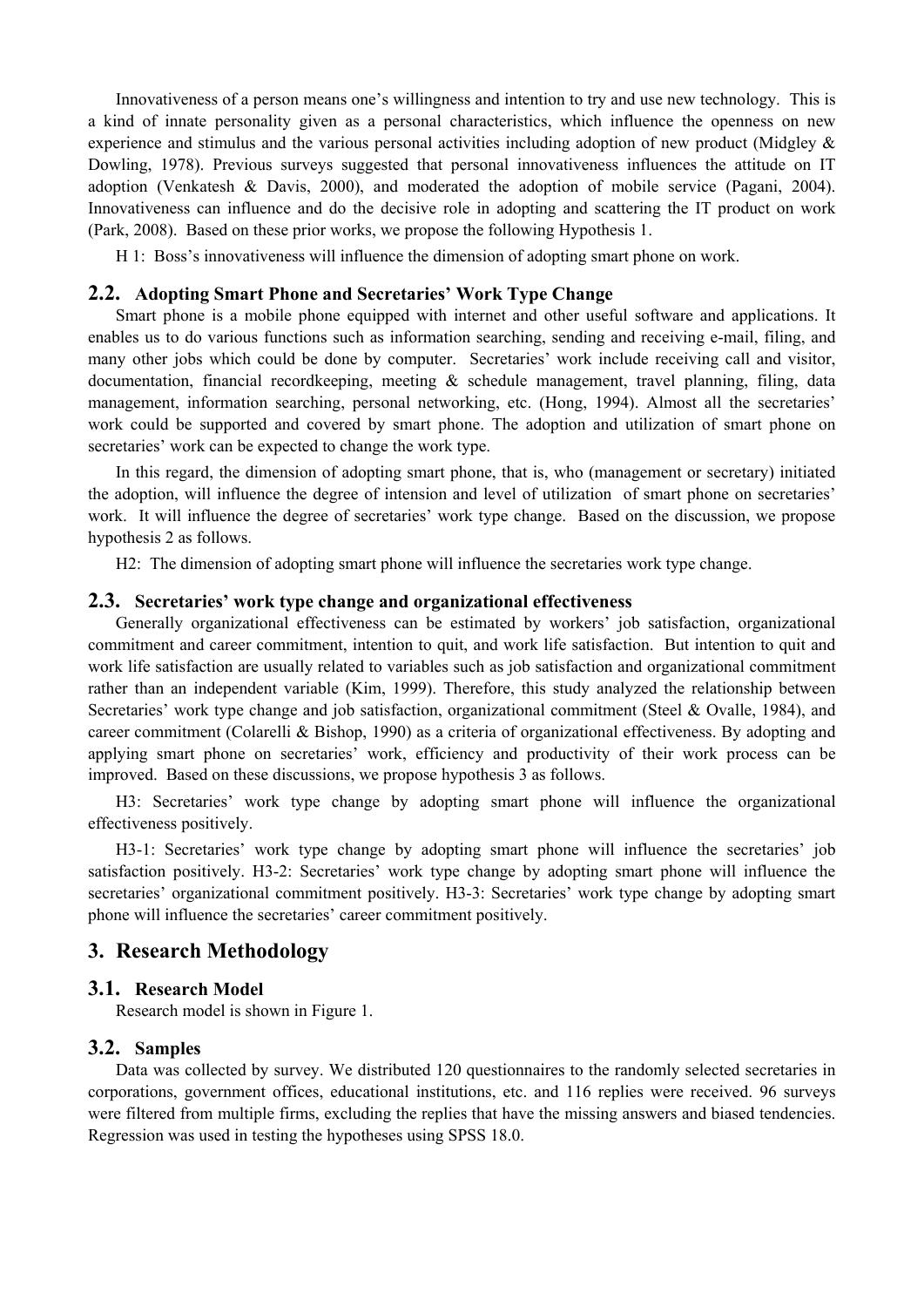

Figure1. Research Model

## **3.3. Variable**

All the measures were scored on a five-point Likert scales. Innovativeness of boss was measured by 4 items from Innovativeness model by Tam (Rogers, 2003; Park, 2004; Yoo et all., 2006). Second, adopting smart phone on work was measured by self developed 2 items. Third, the change of secretaries' work type was measured by 13 items used by Hong (1994). Additionally an item on change in work style has been added. Last, organizational effectiveness was measured by the items used by Hong (2002).

## **4. Analysis**

### **4.1. Demographic Statistics**

As for the demographic profiles, female took up 98.9%. Respondents' major were consisted of secretarial and related subject 51.1%, whereas other subjects 48.9%. 64.9% of the respondents were working in corporations.

### **4.2. Validity and Reliability Test**

We tested the internal consistency of the survey items, and dropped the items that deteriorated the Cronbach's alpha. Items were included only if their reliabilities exceed 0.7. An exploratory factor analysis was done to test the validity. The resultant set of questionnaire items demonstrated relevant validity and reliability showing factor loading  $0.602 \sim 0.912$  and Cronbach's alpha of  $0.770 \sim 0.888$ .

## **4.3. Factor Analysis**

Principle component analysis was used to extract factors and adopted varimax. Analyzed the items showing above eigen value 1.0 and factor loading 0.40. As a result, all the questionnaire items had been selected and factors extracted into 4 group: 1) documentation and financial recordkeeping, 2) receiving call and visitor and translation, 3) information management, and 4) meeting and schedule management. Explained variance was 66.399%.

## **4.4. Hypothesis Test and Results**

#### **4.4.1 Innovativeness of boss and dimension of adopting smart phone**

Regression analysis were performed to address the relationship between Innovativeness of boss and dimension of adopting smart phone (standardized coefficient  $\beta$  =0.239, p value=0.02, R<sup>2</sup>=0.057, t=2.361). Adopting smart phone on work had been done by company rather than by person when the level of boss's innovativeness was relatively high. Therefore, the H1 is supported.

#### **4.4.2 Dimension of adopting smart phone and secretaries' work type change**

We suggested to investigate the relationship between the dimension of adopting smart phone and secretaries' work type change. We categorized secretaries' work into four groups as a result of factor analysis. Therefore, we analyzed the relation between the dimension of adopting smart phone and those four factors.

The dimension of adopting smart phone on work influenced two factors; 1) documentation and financial recordkeeping (standardized coefficient **ß**=0.218, p value=0.035, R2=0.047, t=2.140) and 4) meeting and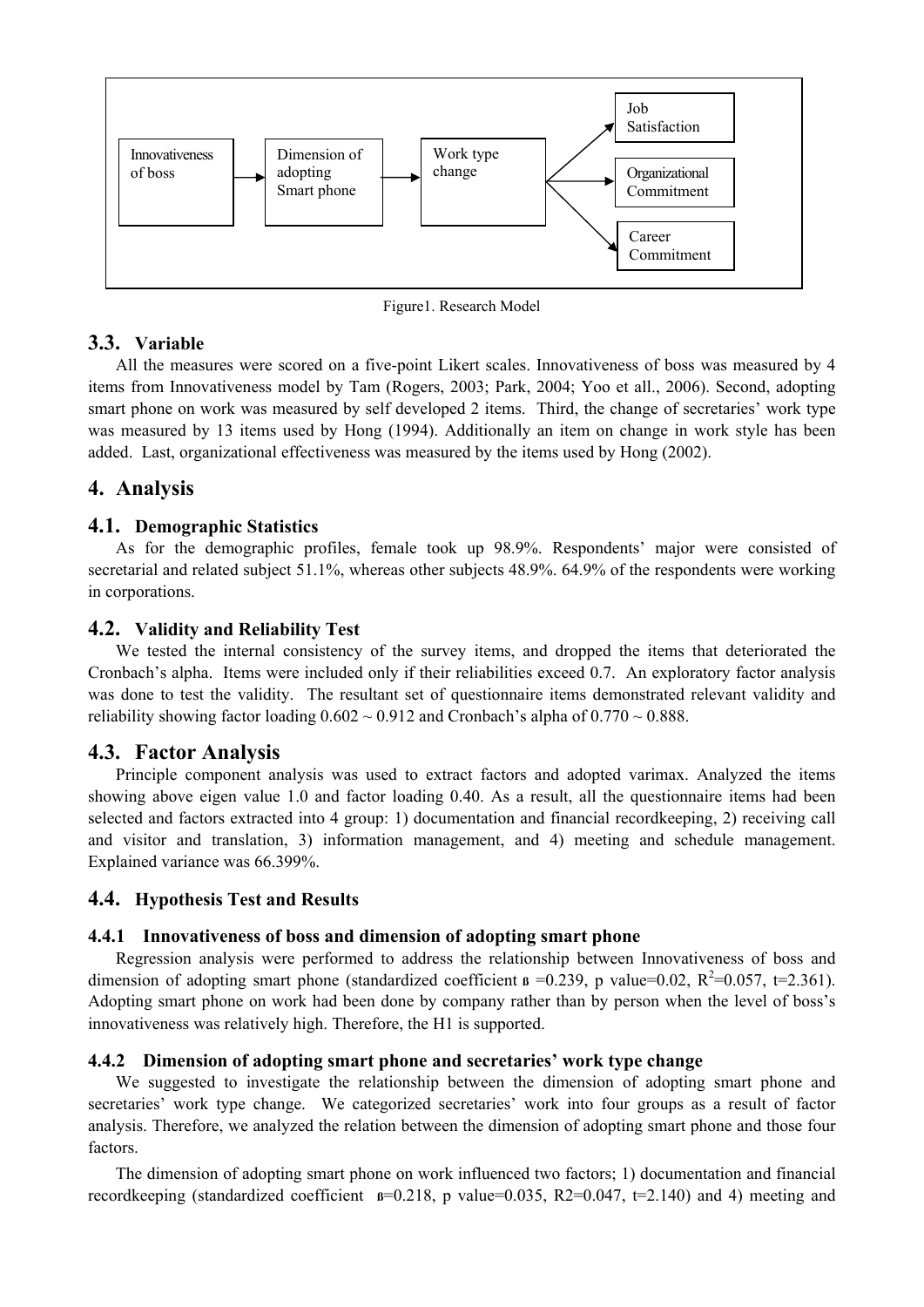schedule management (standardized coefficient  $s=0.343$ , p value=0.01, R2=0.117, t=3.497) significantly. However, it did not influenced the 2) receiving call and visitor and translation work, and 3) information management. These results support H2 partly.

#### **4.4.3 Secretaries' work type change and organizational effectiveness**

This study tried to verify the relationship between Secretaries' work type change and organizational effectiveness (H3). As a criteria of organizational effectiveness, we investigated the relationship between job satisfaction (H3-1), organizational commitment(H3-2), and career commitment(H3-3).

The results show that secretaries' work type change by adopting smart phone on work influenced all the factors of job satisfaction positively. They support H3.1.

In the analysis on Secretaries' work type change by adopting smart phone on work and organizational commitment, only two factors, receiving call and visitor and translation work and information management, influenced organizational commitment positively. These results provide partial support for H3.2.

In the analysis on Secretaries' work type change by adopting smart phone on work and career commitment, three factors, receiving call and visitor and translation work, information management, and meeting and schedule management, influenced career commitment positively. These results provide partial support for H3-3.

| <b>Work Type Change</b>                    | <b>Job Satisfaction</b> |          |                |       | <b>Organizational Commitment</b> |                     |                |       | <b>Career Commitment</b> |           |                |       |
|--------------------------------------------|-------------------------|----------|----------------|-------|----------------------------------|---------------------|----------------|-------|--------------------------|-----------|----------------|-------|
|                                            | ß                       |          | $\mathbb{R}^2$ | œ     |                                  |                     | $\mathbf{R}^2$ |       |                          |           | $\mathbf{R}^2$ |       |
| documentation &                            | .370                    | $.000**$ | .137           | 3.825 | .197                             | .057                | .039           | 1.924 | .154                     | .139      | .024           | 1.492 |
| financial                                  |                         |          |                |       |                                  |                     |                |       |                          |           |                |       |
| recordkeeping                              |                         |          |                |       |                                  |                     |                |       |                          |           |                |       |
| receiving call &                           | .298                    | $.004*$  | .089           | 2.996 | .246                             | $\overline{.017}^*$ | .060           | 2.430 | .270                     | $.009*$   | .073           | 2.689 |
| visitor & translation                      |                         |          |                |       |                                  |                     |                |       |                          |           |                |       |
| information                                | .502                    | $.000**$ | 252            | 5.566 | .445                             | $.000**$            | .198           | 4.768 | .327                     | $.001$ ** | .107           | 3.320 |
| management                                 |                         |          |                |       |                                  |                     |                |       |                          |           |                |       |
| meeting & schedule                         | .215                    | $.035*$  | .046           | 2.107 | .121                             | .246                | .015           | 1.168 | .242                     | $.019***$ | .059           | 2.396 |
| management                                 |                         |          |                |       |                                  |                     |                |       |                          |           |                |       |
| $n \times 0.05$ <sup>**</sup><br>n < 0.001 |                         |          |                |       |                                  |                     |                |       |                          |           |                |       |

Table1.Relationship between Work Type Change and Organizational Effectiveness

 $p<0.05$ ,  $p<0.001$ 

#### **5. Discussion and Conclusion**

#### **5.1. Implications**

This research attempts to empirically analyze the relationship between boss's innovativeness and adopting a smart phone on secretaries' work and work type change. Also the relationship between secretaries' work type change and organizational effectiveness was analyzed. Six Hypotheses was suggested and the results of analyses are summarized as below.

First, as expected, when the innovativeness of boss is high, smart phone has been adopted more by company rather than personal basis. Second, when the smart phone have adopted to work by company rather than by personal dimension, secretaries' work type changed much more such as in documentation and financial bookeeping, meeting and schedule management. Third, secretaries' work type change by adopting smart phone improved job satisfaction. Fourth, secretaries' work type change by adopting smart phone improved organizational commitment. Fifth, secretaries' work type change by adopting smart phone improved career commitment.

The important implication of this research is that if adopting smart phone on secretaries' work is initiated in company dimension, it will change secretaries' work type more strategically. It will influence positively in improving the job satisfaction and organizational effectiveness much more. In the meanwhile, boss's innovativeness will motivate the process.

#### **5.2. Limitation and Suggestion**

The results of this survey shows that 70% of secretaries replied on the survey adopted the smart phone by themselves rather than company dimension. This means that most of the companies didn't adopted smart phone on work officially yet or we are at the initial stage of utilizing smart phone on work. Therefore, the